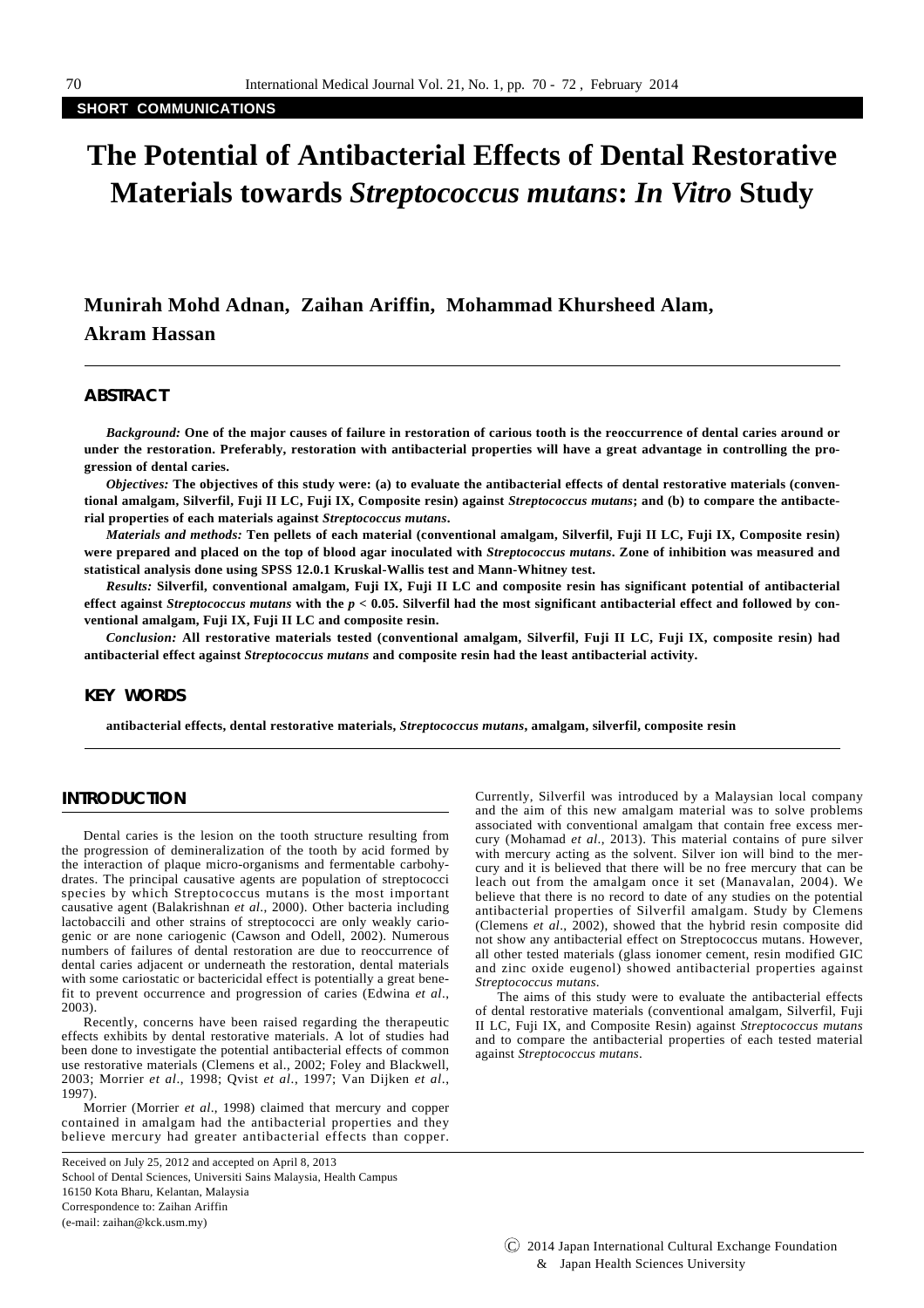**Table 1. Diameter of the inhibition zone on the blood agar for each tested material after 48 hours**

| Materials<br>$n = 10$ | S Mutans<br>median (IQR) in mm | $X^2$ statistic <sup>a</sup><br>(df) | $p$ value <sup><math>a</math></sup> |
|-----------------------|--------------------------------|--------------------------------------|-------------------------------------|
| Amalgam               | 5.0(0.35)                      |                                      |                                     |
| Silverfil             | 11.65(0.53)                    |                                      |                                     |
| Fuji IX               | 1.3(0.40)                      |                                      |                                     |
| Fuji II LC            | 0.9(0.45)                      | 66.47(6)                             | ${}_{< 0.001}$                      |
| Composite Resin       | 0.2(0.23)                      |                                      |                                     |
| Negative control      | 0.05(0.20)                     |                                      |                                     |
| Positive control      | 24.85 (0.65)                   |                                      |                                     |

<sup>a</sup> Kruskal Wallis test

Table 2-2. Comparison of Silverfil<sup>ª</sup> with other tested **material**

| Material                | Zone of Inhibition |                          |                        |
|-------------------------|--------------------|--------------------------|------------------------|
| $(n = 10)$              | (mm) Median (IQR)  | Z Statistic <sup>b</sup> | $P$ Value <sup>b</sup> |
| Fuji IX                 | 1.3(0.40)          | $-3.79$                  | ${}_{0.001}$           |
| Fuji II LC              | 0.9(0.45)          | $-3.79$                  | ${}_{0.001}$           |
| Composite resin         | 0.2(0.23)          | $-3.79$                  | ${}_{0.001}$           |
| <b>Negative Control</b> | 0.05(0.20)         | $-3.82$                  | ${}_{0.001}$           |
| Positive Control        | 24.85 (0.65)       | $-3.78$                  | ${}_{< 0.001}$         |

<sup>a</sup> Silverfil Median (IQR) =  $11.65(0.53)$  mm<sup>b</sup> Mann-Whitney test

#### **Table 2-4. Comparison of Fuji II GIC a with other tested material**

| Material                | Zone of Inhibition |                          |                        |
|-------------------------|--------------------|--------------------------|------------------------|
| $(n = 10)$              | (mm) Median (IOR)  | Z Statistic <sup>b</sup> | $P$ Value <sup>b</sup> |
| Composite resin         | 0.2(0.23)          | $-3.72$                  | ${}_{< 0.001}$         |
| <b>Negative Control</b> | 0.05(0.20)         | $-3.82$                  | ${}_{< 0.001}$         |
| Positive Control        | 24.85 (0.65)       | $-3.79$                  | ${}_{< 0.001}$         |

<sup>a</sup> Fuji II LC GIC Median (IOR) =  $0.9(0.45)$  mm  $\beta$  Mann-Whitney test

# **MATERIALS AND METHODS**

Materials that were used for this study were Conventional Amalgam (*dp* nuAlloy ®), Silverfil (Dunia Perwira Manufacturing Sdn.Bhd), Fuji IX Fast (GC Dental Corp., Tokyo, Japan -GIC), Fuji II LC (GC Dental Corp., Tokyo, Japan -RMGIC), Composite resin (Coltène® Synergy® Nano Formula), Penicillin streptomycin (In Vitrogen Corporation. Cat No. 15070-063 Lot No. 1166430) as positive control, and plain sterile paper discs as negative control. All the materials were collected from HUSM Dental Clinic. Manual caliper (Boley Gauge) with measurement range from 0 mm to 100 mm was used for the measurement.

#### **Data Collection Procedure**

Ten pellets of specimens (4.0 mm in diameter and 3.0 mm in thickness) were prepared from each material. The specimens prepared according to the manufacturers' specifications, and all pellets were allowed to set for 24 hours in a humid environment before use. For negative and positive control, ten sterile paper discs in the same size (4 cm x 3 cm) were prepared. For negative control, the plain sterile paper discs were used, and for positive control, 5 ml of Penstrep were concentrated on the paper discs. *Streptococcus mutans* (ATCC 35668) is cultured in the Brain Heart Infusion (BHI) broth for 24 hours and incubated at 37 . Using a sterile cotton bud, the solution in the BHI that contain *Streptococcus mutans* was spread out carefully over the surface of the blood agar, avoiding its margin. It is done to ensure uniform bacterial distribution and growth. All of the steps mentioned above will be done under lamina flow. Then, five pellets of the same materials were placed on the each plate of blood agar.

Table 2-1. Comparison of amalgam <sup>a</sup> with other tested **material**

| Material         | Zone of Inhibition |                            |                        |
|------------------|--------------------|----------------------------|------------------------|
| $(n = 10)$       | (mm) Median (IOR)  | $Z$ Statistic <sup>b</sup> | $P$ Value <sup>b</sup> |
| Silverfil        | 11.65(0.53)        | $-3.79$                    | ${}_{< 0.001}$         |
| Fuji IX          | 1.3(0.40)          | $-3.80$                    | ${}_{< 0.001}$         |
| Fuji II LC       | 0.9(0.45)          | $-3.79$                    | ${}_{< 0.001}$         |
| Composite resin  | 0.2(0.23)          | $-3.80$                    | ${}_{< 0.001}$         |
| Negative Control | 0.05(0.20)         | $-3.82$                    | ${}_{< 0.001}$         |
| Positive Control | 24.85 (0.65)       | $-3.79$                    | ${}_{< 0.001}$         |

 $^{\circ}$  Amalgam Median (IQR) = 5.0(0.35) mm,  $^{\circ}$  Mann-Whitney test

Table 2-3. Comparison of Fuji IX GIC a with other tested **material**

| Material         | Zone of Inhibition |                          |                        |
|------------------|--------------------|--------------------------|------------------------|
| $(n = 10)$       | (mm) Median (IQR)  | Z Statistic <sup>b</sup> | $P$ Value <sup>b</sup> |
| Fuji II LC       | 0.9(0.45)          | $-3.20$                  | 0.001                  |
| Composite resin  | 0.2(0.23)          | $-3.80$                  | ${}_{0.001}$           |
| Negative Control | 0.05(0.20)         | $-3.82$                  | ${}_{0.001}$           |
| Positive Control | 24.85(0.65)        | $-3.79$                  | ${}_{< 0.001}$         |

<sup>a</sup> Fuji IX GIC Median (IQR) =  $1.3(0.40)$  mm <sup>b</sup> Mann-Whitney test

#### **Table 2-5. Comparison of composite resin a with other tested material**

| Material         | Zone of Inhibition |                            |                        |
|------------------|--------------------|----------------------------|------------------------|
| $(n = 10)$       | (mm) Median (IOR)  | $Z$ Statistic <sup>b</sup> | $P$ Value <sup>b</sup> |
| Negative Control | 0.05(0.20)         | $-2.14$                    | 0.032                  |
| Positive Control | 24.85(0.65)        | $-3.80$                    | ${}_{< 0.001}$         |

<sup>a</sup> Composite resin Median (IOR) =  $0.2(0.23)$  mm <sup>b</sup> Mann-Whitney test

Each material was placed on the top of the each agar plates. All materials were repeated for ten times. The plates are inverted and incubated at 37 . Observations were made after 48 hours. Following that, the inhibition zone diameter around the pellet was measured by used manual caliper (Boley gauge) and photographed. This was measured by only one operator supervised by laboratory expertise. The greatest inhibitory zone around the discs was measured.

#### **Statistical Method**

Zone of inhibition of each material were analyzed. The data was analyzed by use the SPSS 12.0.1 program, and differences among median values was analyzed using Kruskal-Wallis test and Mann-Whitney test was run for multiple comparisons. Non parametric analysis was used because the sample size for each material in this study was less than 30. A  $p < 0.05$  was considered statistically significant.

### **RESULTS**

Table 1 show the diameter of the inhibition zone on the blood agar for each tested material after 48 hours. It was shown that Silverfil, conventional amalgam, Fuji IX GIC, Fuji II LC GIC and composite resin has shown a significant potential of antibacterial effect against *Streptococcus mutans* with the *p* < 0.05. The median (IQR) of conventional amalgam were 5.0 (0.35) mm, Silverfil were 11.65 (0.53) mm, Fuji IX GIC were 1.3 (0.40) mm, Fuji II LC GIC were 0.9 (0.45) mm and median (IQR) zone of inhibition on the blood agar of composite resin were 0.2 (0.23) mm.

Table 2.1 to 2.5 shows the comparison of each material with each other. It has shown that Silverfil has the most significant antibacterial